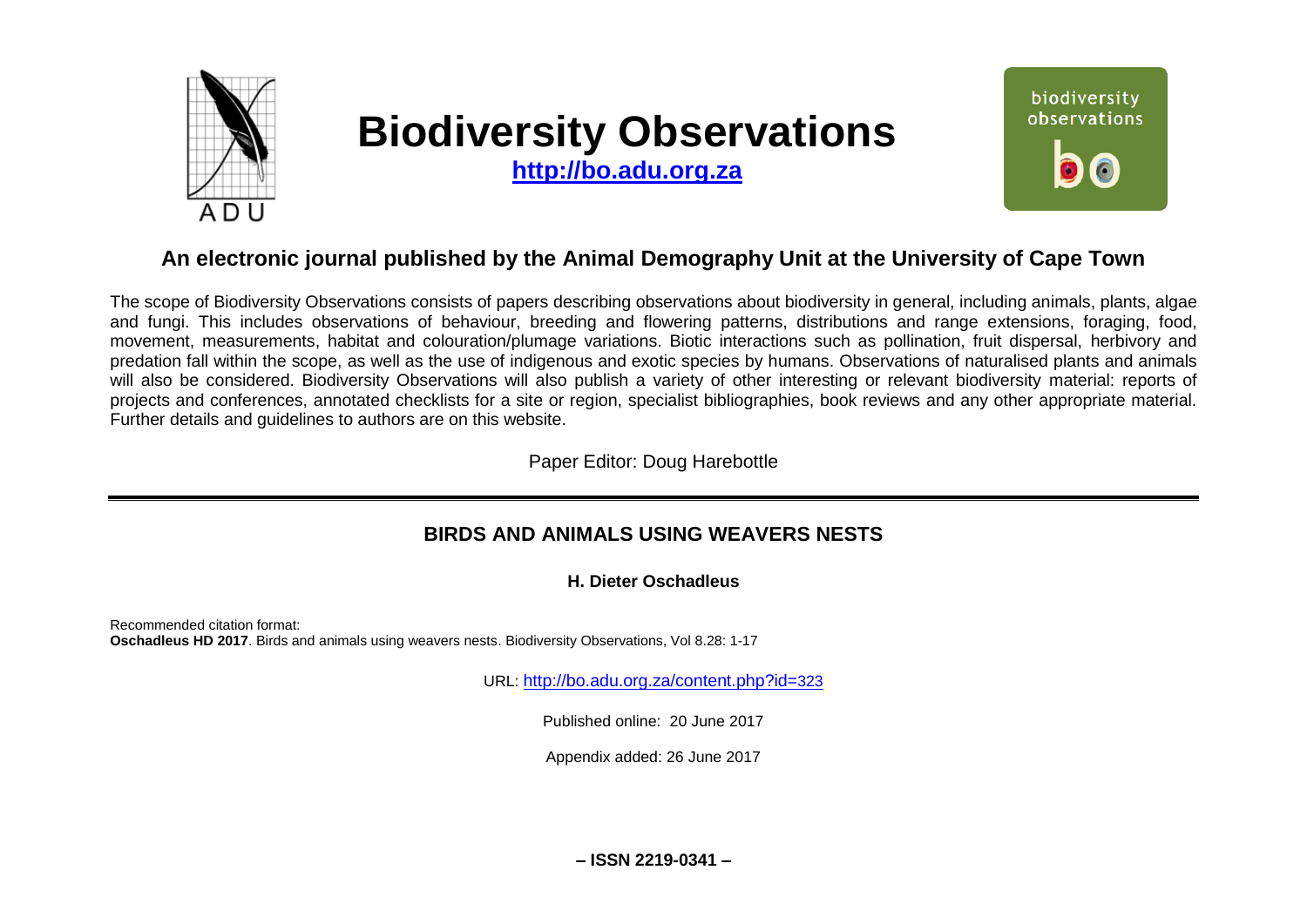# **PHOWN (PHOtos of Weaver Nests)**

# **BIRDS AND ANIMALS USING WEAVERS NESTS**

*H. Dieter Oschadleus*

\* Corresponding author: doschadleus@gmail.com

*PHOtos of Weaver Nests (PHOWN) is a Virtual Museum, citizen science project of the Animal Demography Unit, to collect and monitor breeding distributions and colony sizes of weaver birds globally. This paper celebrates 25000 photographic records being submitted between 14 July 2010 and 1 February 2017.*

# **Introduction**

Weaver birds are common, widespread species through Africa and southern Asia and play important ecological functions in the environment. Weavers construct unique nests that may survive many months after breeding is completed. This provides opportunities for a variety of birds and animals to use weaver nests to breed or roost in. The large number of records of 'Nest Use' (this study and cited literature) indicates that weaver nests are a keystone resource in the environment. The benefits for Nest Users are likely to include:

- weaver nests provide a thermal barrier in cold areas;
- reduce the energetic costs of building their own nest (Hansell 2000).

In this paper the PHOWN database is analysed for records of Nest Use. Nest Use is where birds or animals use the nest of another species for breeding (in or on top), roosting (at night), or for shelter or protection. Nest associations are not included. For instance, weavers often nest in close association with wasps and raptors (not included here), but if the wasps or raptors use weaver nests as a substrate for their own nests, then the records are included.

# **Methods**

The PHOWN database began in mid July 2010 and the data for this analysis was extracted up to 2 February 2017, providing 6.5 years of data collection. Records with Nest Use were marked so that they could be easily extracted. Nest Record Cards are not included in this analysis.

The PHOWN records are listed by Nest User species (with the ADU species number), and the records are compared to the literature. The Latin names of weavers are only listed in Table 2 to save space. A general discussion concludes this paper. To see the details of a particular PHOWN record, see Box 1 at the end of this paper.

# **Results – records by Nest User species**

# **89 Egyptian Goose** *Alopochen aegyptiacus*



*Figure 1. Egyptian Goose nesting on top of Sociable Weaver nest, PHOWN 7544, H. Dieter Oschadleus.*

There are three PHOWN records from two weaver species.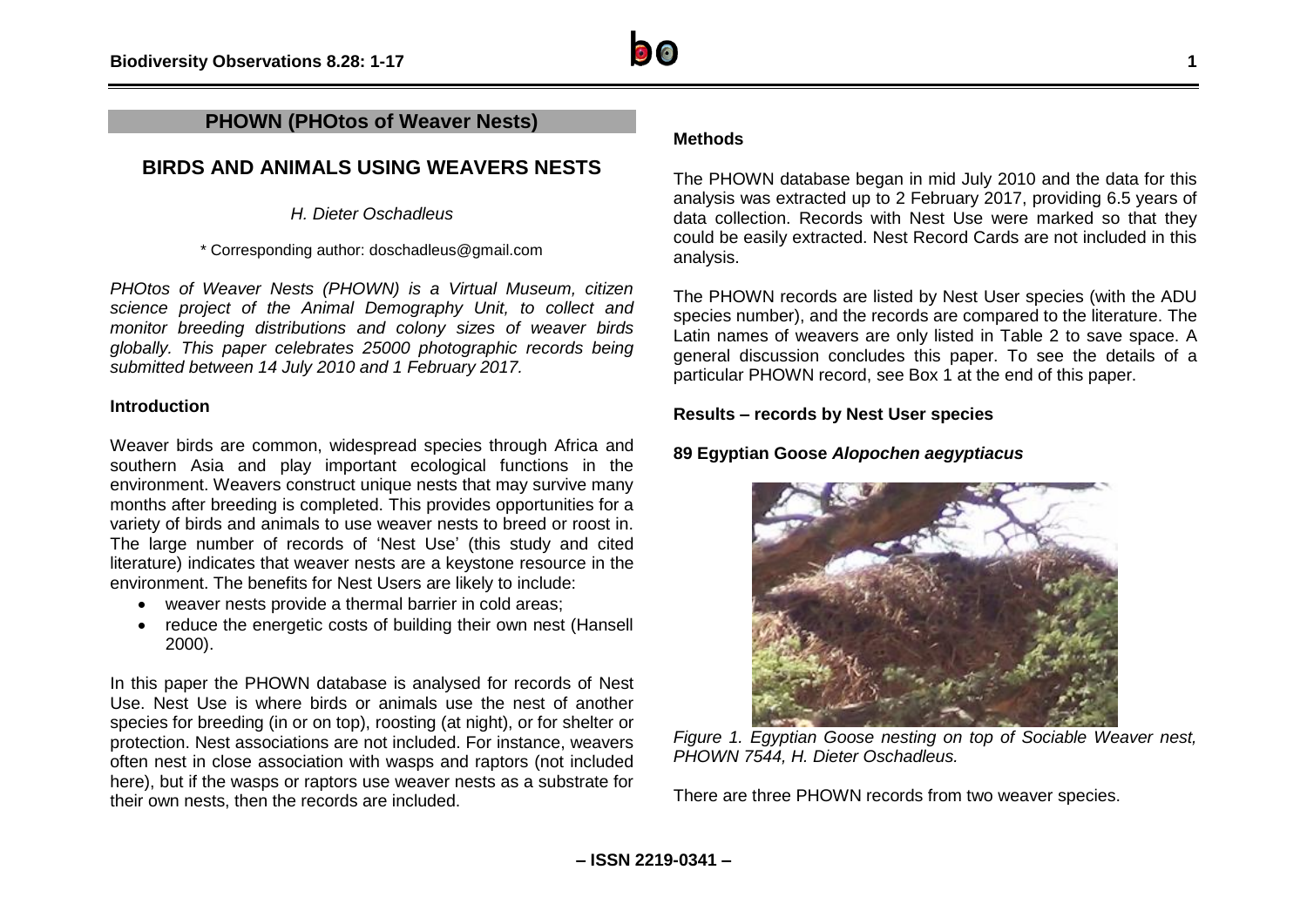

# *Red-billed Buffalo-Weaver*

PHOWN 7318 – a hole in part of Red-billed Buffalo-Weaver nest mass with lining of feathers was seen; rangers had seen an Egyptian Goose nesting here previously.

PHOWN 8402 – an addled egg on top of a Red-billed Buffalo-Weaver nest had rolled towards the tree trunk; most probably the egg was of an Egyptian Goose (although a raptor egg is possible).

#### *Sociable Weaver*

PHOWN 7544 – an Egyptian Goose sitting on top of a Sociable Weaver nest.

Egyptian Geese have been reported breeding on the nests of Redbilled Buffalo-Weavers (eg. Winterbottom 1964) and Sociable Weavers (eg. Plowes 1946) before.

#### **105 Secretarybird** *Sagittarius serpentarius*

There is one record of a Secretarybird roosting on top of a Sociable Weaver nest (PHOWN 18687).

There are published records of a Secretarybird using Sociable Weaver nests for roosting (Branch 1998) and breeding (Anderson 2000).

#### **107 White-backed Vulture** *Gyps africanus*

There are 3 records of this species nesting on top of large weaver nests.

PHOWN 14690 – probable nesting record, on top of a Red-billed Buffalo-Weaver nest.

PHOWN 18684 and 24347 – on top of Sociable Weaver nests (vulture chick confirmed in record 18684).

Records of this vulture nesting on top of weaver nests were published in a review that looked at PHOWN records and other published records (Oschadleus 2016f). PHOWN 24347 was submitted after this review was published.

#### **122 Greater Kestrel** *Falco rupicoloides*

A Greater Kestrel was recorded roosting on a Sociable Weaver nest (PHOWN 24801). The kestrel may have been using the site for several years as previous PHOWN records show droppings (but not the bird) in the same hollow near the top of the nest. It is not known if the kestrel has also bred here.

#### **126 Pygmy Falcon** *Polihierax semitorquatus*

There are over 175 PHOWN records of the Pygmy Falcon in Sociable Weaver nests. Most (n=163) records are from Tswalu and these are part of a research project by Robert Thomson (Thomson 2012), and 10 of these records also had wasp nests (see later).



*Figure 2. Pygmy Falcon nestling from Sociable Weaver nest, PHOWN 1556, H. Dieter Oschadleus.*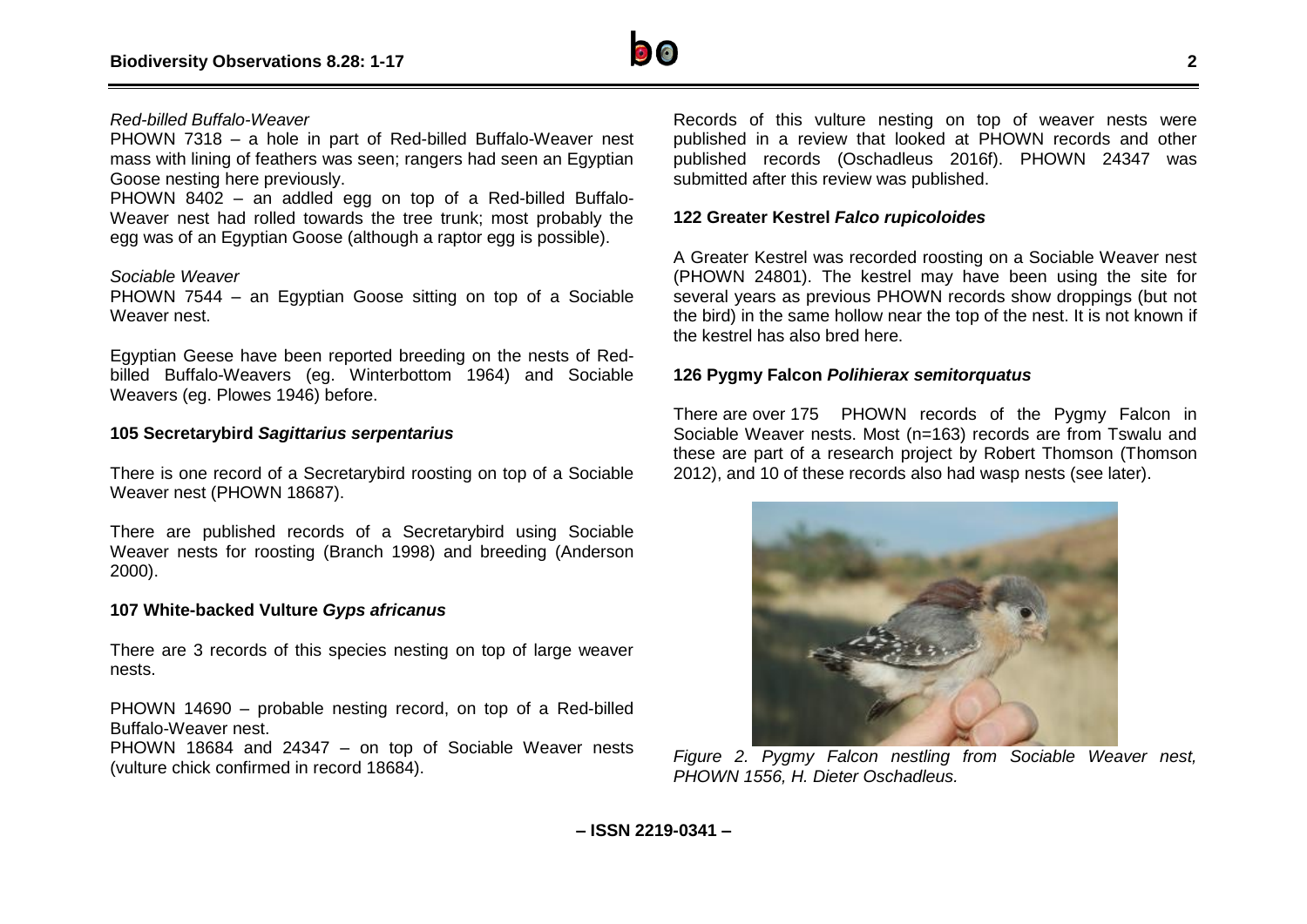

A few interesting records will be highlighted here by PHOWN number:

1556 – photo of nestling Pygmy Falcon.

1566 - nest chamber with Pygmy Falcon droppings, but chamber subsequently filled in with grass by Sociable Weavers.

1569 - dead Pygmy Falcon stuck in chamber (Oschadleus 2012).

8736 - Pygmy Falcon pair at nest on telephone pole.

9448 - Pygmy Falcon feeding on Sociable Weaver nestling.

9449 - Pygmy Falcon entering Sociable Weaver chamber.

11413 - Pygmy Falcon feeding on Sociable Weaver.

11708 – furthest south record of Pygmy Falcon on Sociable Weaver nest (but no falcon droppings seen).

Pygmy Falcons are obligate nest users as they never build their own nest (Hockey et al. 2005). In southern Africa they use the nests of Sociable Weavers (e.g. Plowes 1946). In eastern Africa they mainly use the nests of White-headed Buffalo-Weavers *Dinemellia dinemelli* (Brown et al. 1982).

#### **133 Verreaux's Eagle** *Aquila verreauxii*

Remarkably, there is a record of this eagle successfully breeding on top of a Sociable Weaver nest that was built on a telephone pole. Repeat photos are reported in nine PHOWN records (3048, 6861, 14715, 12061, 13411, 13412, 18488, 18887, 18888), from 2012 to 2014.

These records were also published as a short note (Visagie 2013) and an essay (Fincham 2015).

#### **142 Martial Eagle** *Polemaetus bellicosus*

There are two PHOWN records of this eagle, both nesting on top of Sociable Weaver nests built on pylons (PHOWN 13438, 200303 without photo).

There is one published record of a Martial Eagle nest on a weaver nest (Maclean 1973).

#### **152 Jackal Buzzard** *Buteo rufofuscus*

There are two PHOWN records, both on top of Sociable Weaver nests.

PHOWN 8870 – young buzzards in nest, found by Japie Claassen. PHOWN 11677 – farmer noted that a Jackal Buzzard had bred on top of this weaver nest.

No references to Jackal Buzzard nests on top of weaver nests have been found.

#### **165 Pale Chanting Goshawk** *Melierax canorus*

There is a record of this raptor nesting on top of a Sociable Weaver nest. A chick and adult are visible in the first photo (PHOWN 18727) and a larger chick in a later visit (PHOWN 18757).

No references to Pale Chanting Goshawk nests on top of weaver nests have been found, although this raptor often uses these weaver nests as hunting perches. Once mating was observed by the raptor on top of a Sociable Weaver nest (Bos 2015) but it is not known if the raptors bred on top of the same nest.

#### **330 Rosy-faced Lovebird** *Agapornis roseicollis*

There are three PHOWN records of these lovebirds using Sociable Weaver nests.

PHOWN 2350 – flock in nest, one caught during mist-netting. PHOWN 14713 (and 14714) – lovebirds in chambers; PHOWN 14714 gives additional photos for same record.

It is well known that Rosy-faced Lovebirds breed in Sociable Weaver nests (Hockey et al. 2005).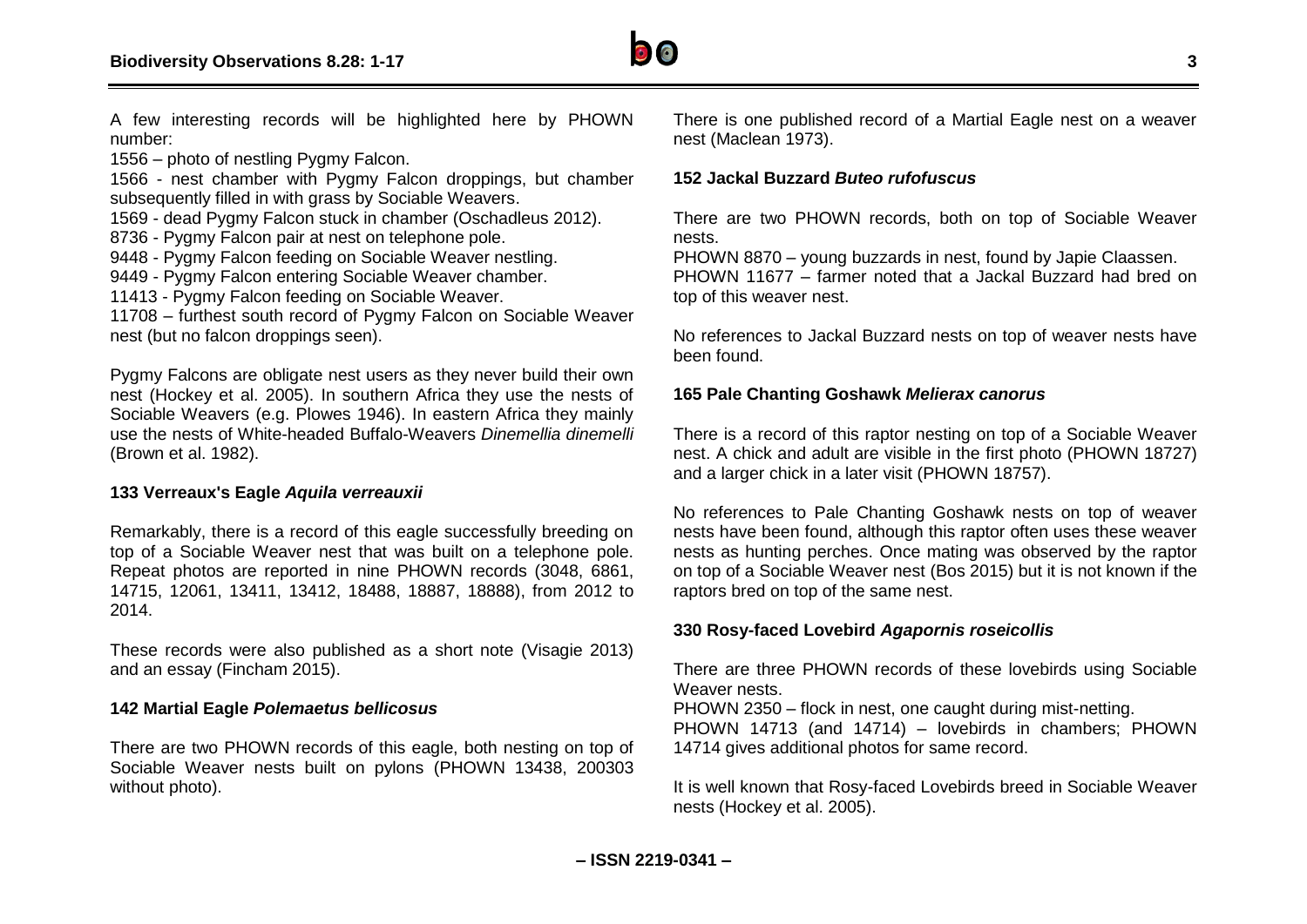

# **Feral, hybrid lovebirds**

There is one record of hybrid lovebirds using Cape Weaver nests (PHOWN 568). There were at least eight Cape Weaver nests that were occupied by lovebirds. At least two of these nests had chicks inside them. Only one of the nests was occupied by Cape Weavers.

This is an unusual situation – the lovebirds were released from aviaries and they started breeding in the St Francis Bay area, including using weaver nests (Manser 2013, Symes 2014).

#### **359 Barn Owl** *Tyto alba*

There are two PHOWN records, including a repeat visit two months later (PHOWN 13108 & 13151), of a Barn Owl raising young in a hole in a Sociable Weaver nest.

There are several published records of Barn Owls breeding or roosting in a hole in a Sociable Weaver nest (e.g. Plowes 1946).

#### **368 Spotted Eagle Owl** *Bubo africanus*

There are two PHOWN records of this owl nesting on top of Sociable Weaver nests, both records showing chicks in the nest (PHOWN 2213, 7624).

This record (PHOWN 7624) was published (de Swardt 2014), but there are also previous published records of this owl nesting on top of this weaver's nest, e.g. Begg & Begg (2004).

#### **369 Giant Eagle Owl** *Bubo lacteus*

There is a PHOWN record (18386) of this owl nesting on top of a Red-billed Buffalo-Weaver nest, although the owl is not visible.

There are a large number of published records of this owl breeding on top both Red-billed Buffalo-Weaver (e.g. Reynolds 1990) and Sociable Weaver (e.g. Maclean 1973) nests.

#### **432 Acacia Pied Barbet** *Tricholaema leucomelas*

There are four PHOWN records of this barbet roosting in Sociable Weaver nests.

2349 – barbet pair caught in mist net flying out from nest at dawn. 11599 – barbet pair caught in mist net at nest but not seen (or may have been missed) in a night survey.

11608 – barbet pair investigating nest while weavers were foraging. 11809 – barbet roosting in nest, seen during night survey.

In addition, there is a record of a barbet investigating an old Cape Weaver nest during the day (PHOWN 18752).



*Figure 3. Acacia Pied Barbet roosting in chamber of a Sociable Weaver at night, PHOWN 11809, H. Dieter Oschadleus.*

Acacia Pied Barbets seem to investigate weaver nests during the day, presumably to check for suitability (and perhaps check that there are no nest parasites) before choosing to roost there at night.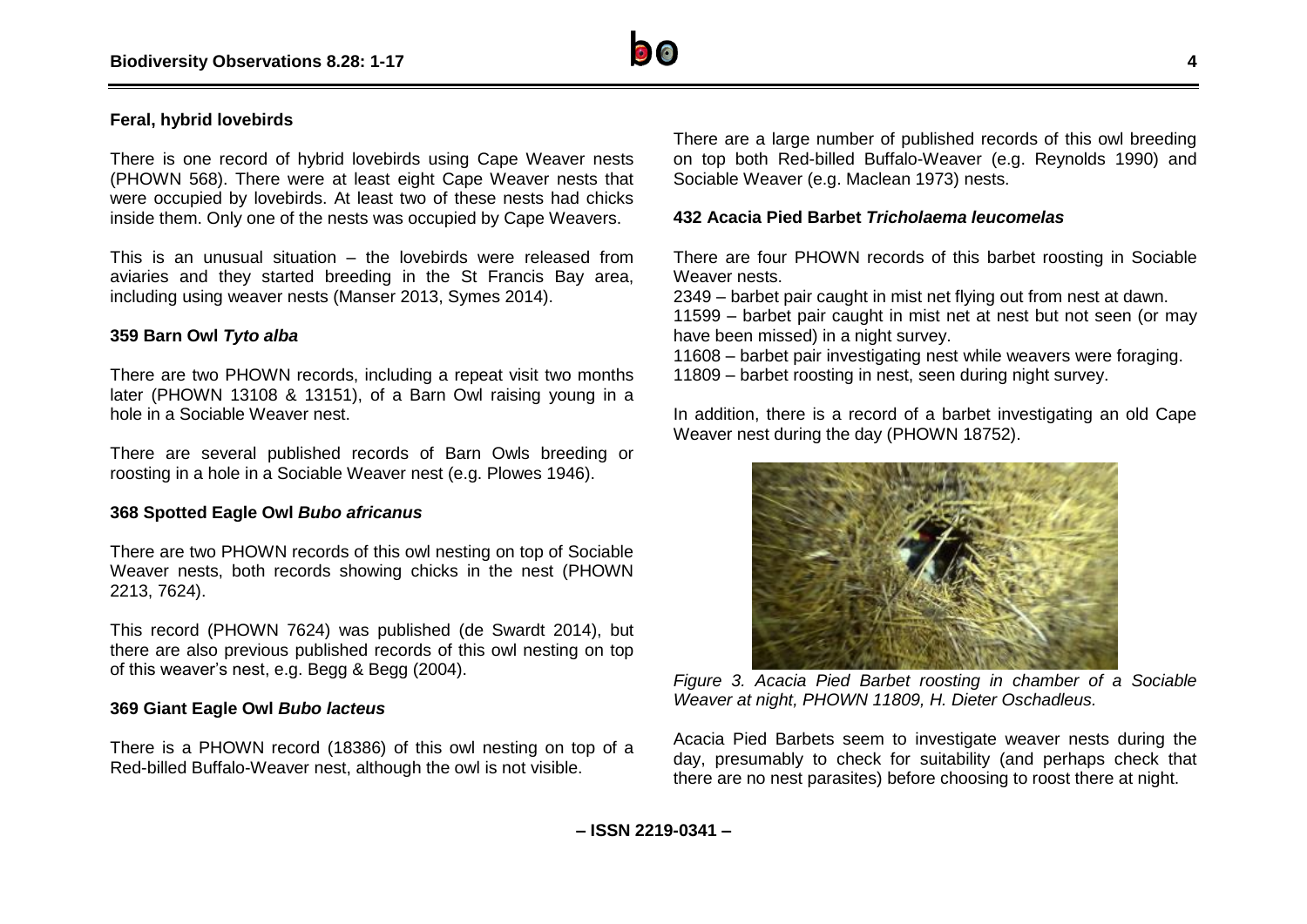

Acacia Pied Barbets are known to roost in the nests of Sociable Weavers (e.g. Thomson 2012), Cape Weavers (Hockey et al. 2005), and other weavers.

# **734 Common Myna** *Acridotheres tristis*

There is one record of a myna trying to gain access to a Whitebrowed Sparrow-Weaver nest (PHOWN 5835).

There are two published records of these mynas using Red-billed Buffalo-Weaver nests. Lowe (2012) noted that in wild areas of Zimbabwe mynas often use the nests of buffalo-weavers. Penzhorn (2012) observed a myna pair taking nest material into a buffaloweaver nest. There are no records of mynas breeding in Sparrow-Weaver nests, and the mynas in the above PHOWN record do not seem to have been successful.

#### **Bank Myna** *Acridotheres ginginianus*

A Bank Myna tried to take over a Baya Weaver nest in India (PHOWN 18518). The outcome is unknown.

No published records of Bank Myna taking over weaver nests have been found.

# **1063 Swamp Flycatcher** *Muscicapa aquatic*

A pair of Swamp Flycatchers were using an old nest of a weaver (species unidentified) (PHOWN 24334).

Swamp Flycatchers often breed in weaver nests (e.g. Jackson 1938).

# **2626 Boehm's Flycatcher** *Muscicapa boehmi*

These flycatchers raised young in a Village Weaver nest (PHOWN 1697).

Boehm's Flycatchers often breed in weaver nests, particularly the nests of Red-headed Weavers (Urban et al. 1997). The PHOWN record is the first time the Village Weaver has been recorded (Oschadleus 2016a).

# **784 House Sparrow** *Passer domesticus*

There are two PHOWN records of this sparrow resting in Cape Weaver nests during the day, and it is very likely that the sparrows roosted in the nests at night as well. In one case the weaver colony was active (PHOWN 17571), and in the other case the nests were old (PHOWN 19226).



*Figure 4. Female House Sparrow resting in a Cape Weaver nest, PHOWN 17571, H. Dieter Oschadleus.*

There are several records of House Sparrows using weaver nests for breeding, including the nests of Cape Weaver (Steen 2002) and other weavers (e.g. Riddell 2012).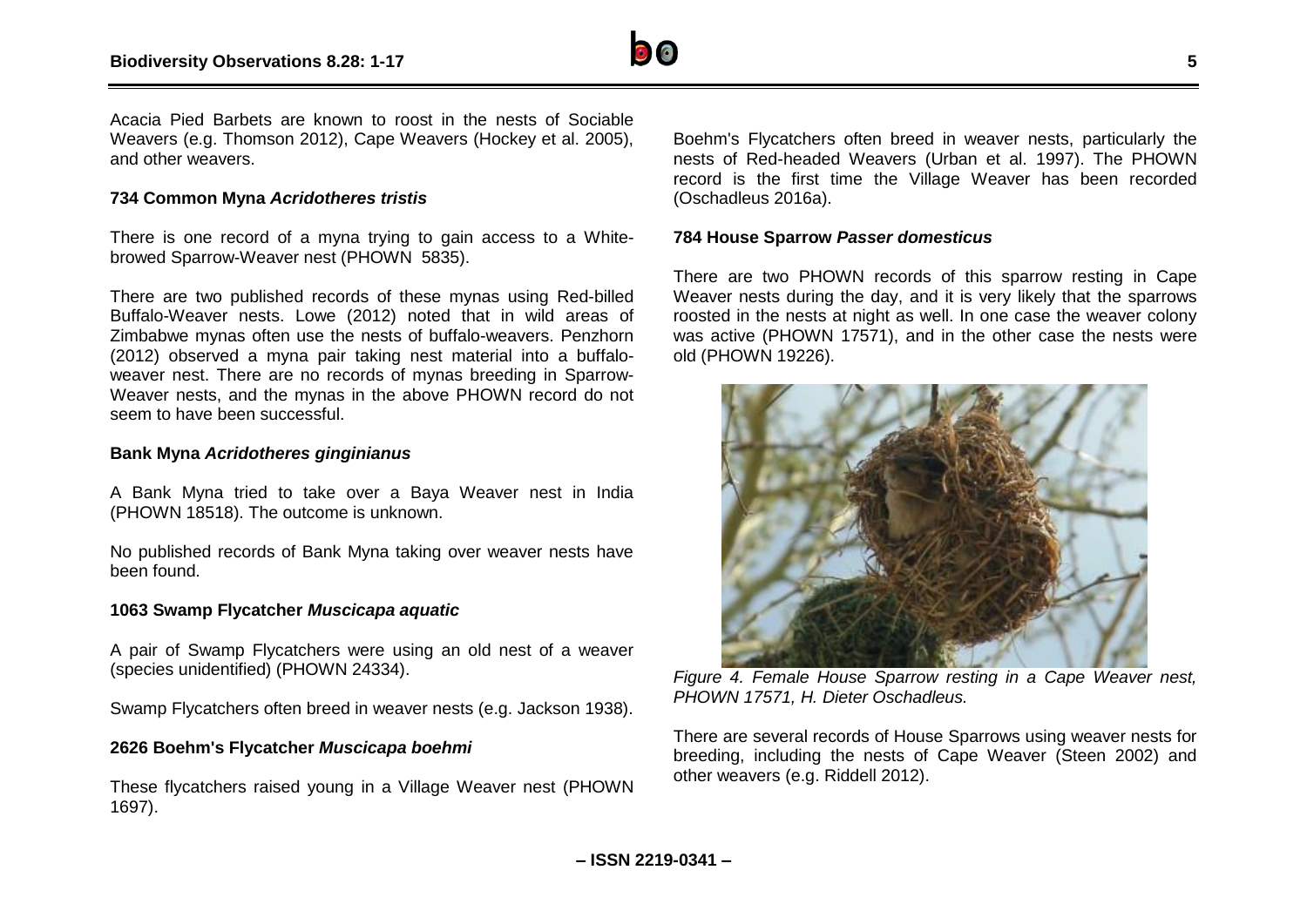

# **786 Cape Sparrow** *Passer capensis*

There are 29 PHOWN records of this sparrow using weaver nests for breeding or roosting, and many of these records have been published.

#### *Breeding records in Cape and Southern Masked Weaver nests*

Breeding records were noted in the nests of Cape Weavers (PHOWN 735, 3194, 6491, 6492, 6494) and Southern Masked Weavers (PHOWN 1328, 2579). These records were reviewed, together with Nest Record Cards and literature records, by Oschadleus & McCarthy (2015), showing that the Cape Sparrow preferred breeding in the larger nest of the Cape Weaver, although there are a few records of breeding in Southern Masked Weaver nests. Also, most records were from the Western Cape which was related to the timing of breeding of the weaver and sparrow.

# *Roosting records in Cape Weaver nests*

In Pinelands, Cape Town, Cape Sparrows roost in Cape Weaver nests regularly in winter (Oschadleus et al. 2017). At a nearby secondary site in Rondebosch, there was one record of Cape Sparrows roosting in a Cape Weaver colony, and no sparrows roosted in Southern Masked Weaver colonies (Oschadleus et al. 2017). The 19 PHOWN roosting records in six different Cape Weaver colonies are listed in the paper.

#### *Roosting records in Sociable Weaver nests*

Three records of roosting by this sparrow in the nests of Sociable Weaver were recorded (PHOWN 11657, 11720, 11734). Sparrows were not photographed but in two cases were seen leaving the Sociable Weaver nests when disturbed.

Roosting by the Cape Sparrow in Sociable Weavers is not unexpected but has not been published previously.

#### **789 Scaly-feathered Finch** *Sporopipes squamifrons*



*Figure 5. Male Cape Sparrow breeding in a Cape Weaver nest, PHOWN 735, H. Dieter Oschadleus.*



*Figure 6. Scaly-feathered Finch pair roosting in Sociable Weaver nest, seen in night survey, PHOWN 11724, H. Dieter Oschadleus.*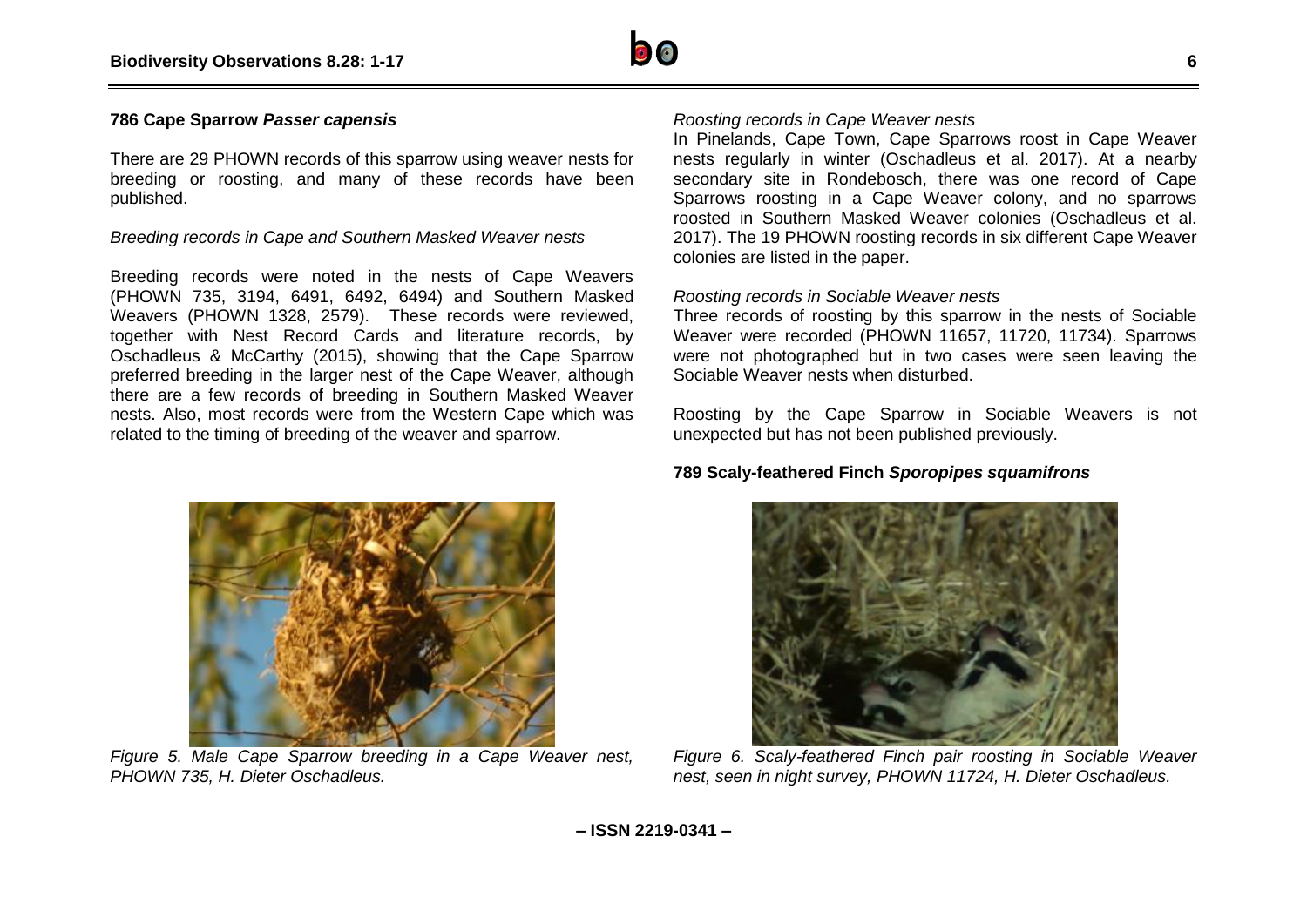

There are two PHOWN records, one where this finch was suspected to breed in the old nest of a Southern Masked Weaver (PHOWN 9134) and one of a finch pair roosting in a Sociable Weaver nest chamber (PHOWN 11724).

In another record (PHOWN 18609) a finch investigated a Southern Masked Weaver nest. Incidentally, in two records (PHOWN 21593, 22830) a finch was seen taking nest material from old weaver nests.

Scaly-feathered Finches have been recorded breeding in the nests of Southern Masked Weavers (Krienke 1938), and roosting in the nests of Sociable Weavers (Cilliers 1999).

# **820 Red-headed Finch** *Amadina erythrocephala*

There are 44 PHOWN records of this finch using weaver nests, involving six weaver species:

#### *Red-billed Buffalo-Weaver*

Finches seen at nests during the day, indicating that they may have been breeding in the weaver nests (PHOWN 196, 559).

#### *Sociable Weaver*

Finches investigating nest (PHOWN 2350) or finches roosting in chambers at night (7862, 11841, 11843).

#### *Lesser Masked Weaver*

Two records of probable breeding (PHOWN 2321, 5039).

#### *Chestnut Weaver*

Finches investigating (PHOWN 9478) and breeding (PHOWN 17321) – the latter record shows the eggs of the Red-headed Finch found in a nest in an active weaver colony.

#### *Southern Masked Weaver*

A pair flew into a weaver nest at sunset to roost (PHOWN 768); breeding and roosting in a nest (PHOWN 3008), and a female finch was photographed in the nest of a Southern Masked Weaver (PHOWN 18634).

#### *Cape Weaver*

There are 31 PHOWN records. Finches investigated nests in Limpopo (PHOWN 18387). Interestingly, the 30 other records are all outside the natural range of the Red-headed Finch.

(a) Vanrhynsdorp – roosting (PHOWN 16794) - the finches have been seen here regularly and have been accepted in SABAP2 as a range extension.

(b) Bellville – there are 29 records of these finches at several Cape Weaver colonies in Jack Muller Park, Bellville, South Africa. The finches were seen to roost in nests at night (PHOWN 18086, 18211), showing finches roosting in at least two different weaver nests. Evidence of attempted breeding was found by finch eggs and eggshells below nests (PHOWN 18661, 24901). The finches were seen on most visits (approximately monthly) from July 2015 to January 2017, indicating that they were using the weaver nests permanently for roosting and breeding, but probably also foraged away from the park in nearby gardens (Oschadleus 2016b, Oschadleus 2016c). Using weaver nests may save the finches the energetic costs of nest-building, but may also have negative consequences, as shown by a finch that died when trapped in nest material at this site (Oschadleus 2016c).

The above six weaver species, and some other species, have been recorded as their nests being used for roosting and breeding by the Red-headed Finch (del Hoyo et al. 2010, Hoesch 1936).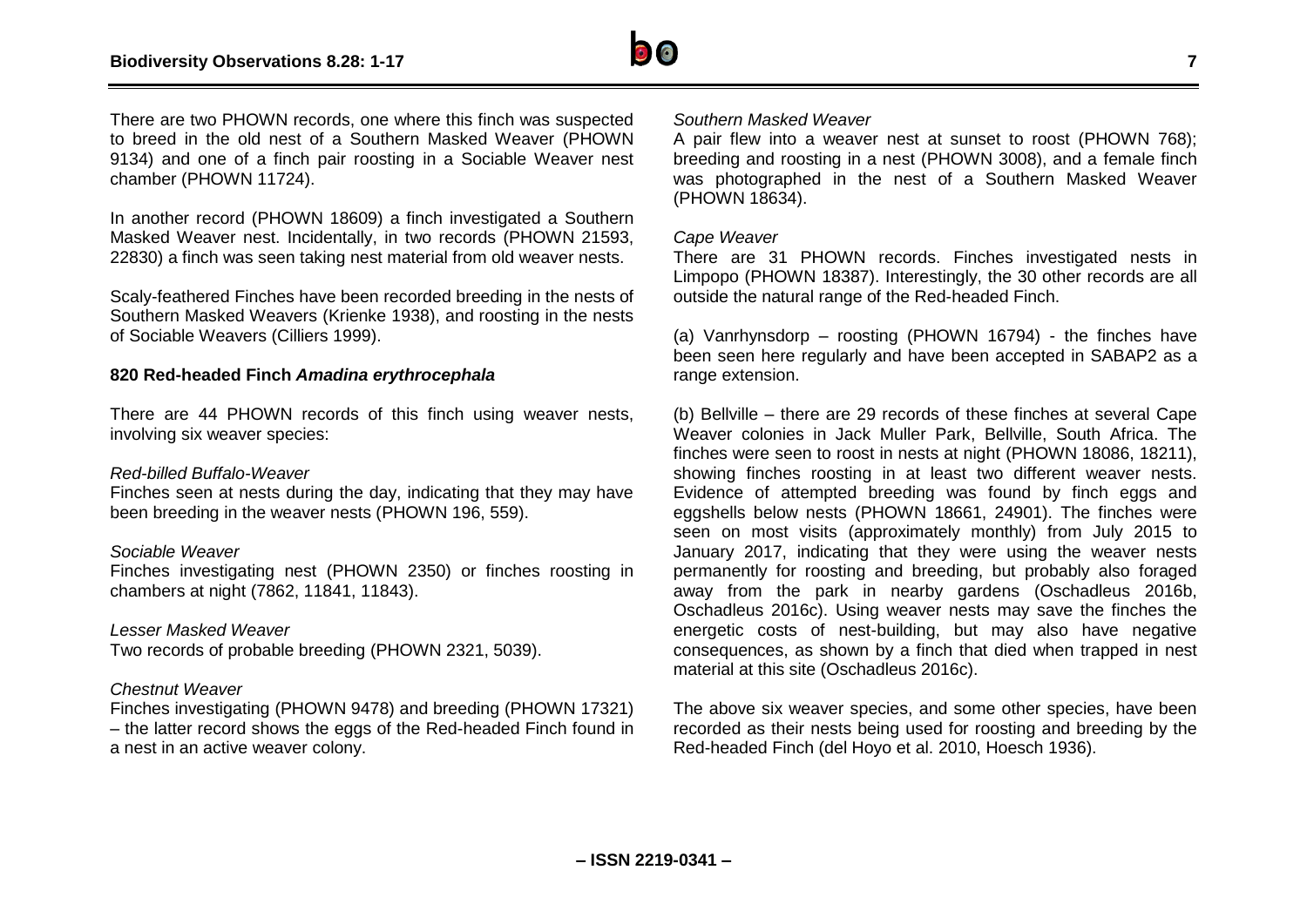

#### **821 Cut-throat Finch** *Amadina fasciata*

There are 16 PHOWN records of this finch using weaver nests, involving four weaver species:

# *Red-billed Buffalo-Weaver*

Finch pair investigating nest (PHOWN 18386).

#### *Red-headed Weaver*

There are 11 records of this finch present at nests of this weaver. Four records are from one weaver colony over three breeding seasons and 11 visits, indicating that the finches show site fidelity – juveniles were seen on at least two visits (PHOWN 3043, 4859, 6311, 8872). The other PHOWN records are 827, 1466, 7303, 8075, 9178, 11298, 22059).

#### *Village Weaver*

Five finches roosted in two weaver nests at night (PHOWN 2890), and a female investigated old weaver nests (PHOWN 19580).

#### *Southern Masked Weaver*

Finch chicks were fed in a weaver nest (PHOWN 9571), and another investigated a weaver nest (PHOWN 18284).

These four weaver species, and some others, have been recorded as their nests being used for roosting and breeding by the Cut-throat Finch (del Hoyo et al. 2010, Skead 1975).

# **823 Bronze Mannikin** *Spermestes cucullatus*

There are three PHOWN records of this finch using weaver nests, involving two weaver species:

#### *Red-headed Weaver*

Mannikins re-lining nest, and the same pair was noted in two records (PHOWN 8416, 8433).

### *Holub's Golden Weaver*

A mannikin investigated a nest but then only took some seeds, possibly because the nest was being lined by the weaver (PHOWN 9185).

There is a published record of Bronze Mannikins breeding in an old Red-headed Weaver nest (Woodall 1975). Hall (2010) noted a Bronze Mannikin working on the nest of a Holub's Golden Weaver nest. Since there are many records of this manikin using a variety of weaver nests (Oschadleus 2011), it is considered that this behaviour is preparation for taking over a weaver nest, even if it turns out to be unsuccessful, as in the case of PHOWN 9185.

#### **839 Blue Waxbill** *Uraeginthus angolensis*

There is one PHOWN record (9386) and in this case Blue Waxbills used three (out of ten) nests in a Red-headed Weaver colony.

Incidentally, in another case two waxbills were collecting nest material near Village Weaver nests (PHOWN 18541). The waxbills were not seen to enter the nests while the observer was present, but they may have been lining the weaver nests.

The Blue Waxbill has been recorded as breeding in weaver nests, including Red-headed Weaver nests (Skinner 1998).

#### **841 Black-cheeked Waxbill** *Estrilda erythronotos*

One record (PHOWN 24560) of this waxbill at a Red-headed Weaver nest, seemingly investigating it in preparation for breeding.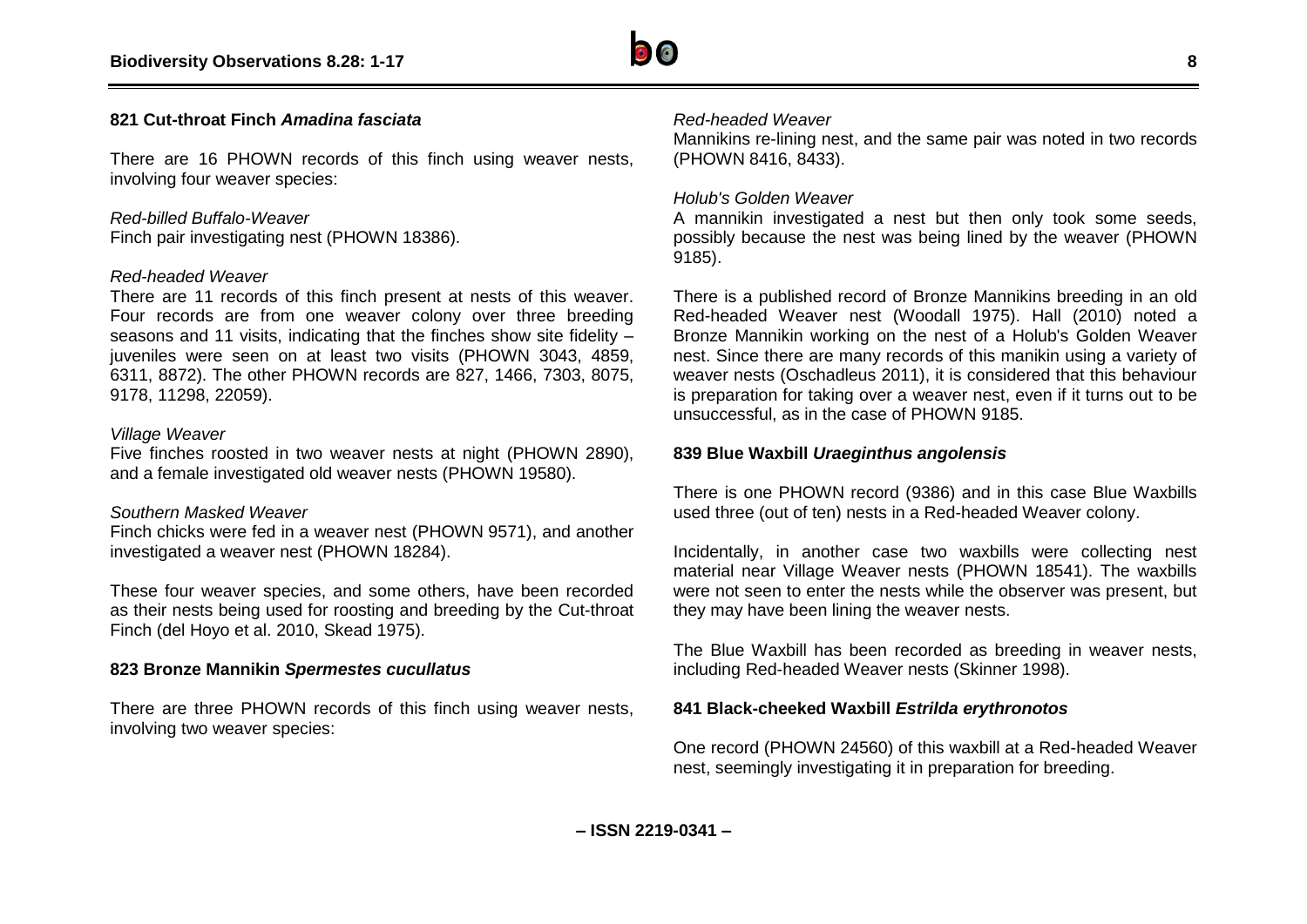

The Black-cheeked Waxbill regularly roosts in weaver nests (Hockey et al. 2005), including a record of roosting in an old Red-headed Weaver nest (Butchart 2000). There are no published records of this waxbill breeding in weaver nests.

# **842 Grey Waxbill** *Estrilda perreini*

There is one PHOWN record (17592) and in this case Grey Waxbills used the nest of an Eastern Golden Weaver in Tanzania.

Grey Waxbills have been recorded using the nests of Dark-backed Weavers, Spectacled Weavers and Village Weavers (del Hoyo et al. 2010). This seems to be the first record of Grey Waxbills using Eastern Golden Weaver nests.

#### **3976 Blue-capped Cordon-bleu** *Uraeginthus cyanocephalus*

There is one PHOWN record (16862) and in this case Cordon-bleus were seen entering the nest of a Lesser Masked Weaver in Tanzania.

The Blue-capped Cordon-bleu has been recorded as breeding in the nests of buffalo weavers in East Africa (del Hoyo et al. 2010). This appears to be the first record of this species using Lesser Masked Weaver nests.

#### **Indian Silverbill** *Euodice malabarica*

A pair of Indian Silverbills or White-throated Munias took over a Baya Weaver nest in India, probably to breed (PHOWN 18519).

The Indian Silverbill often breeds and roosts in the nests of Baya Weavers (Ali & Ripley 1983), and sometimes in the nests of other Asian weavers.

# **Nest user species not identified**

Three additional records are presented here in brief, where the Nest user identity is not sure.

Juvenile waxbills or mannikins in a weaver nest (PHOWN 17614).

*Amadina* finch in a Southern Masked Weaver nest (PHOWN 15758).

Waxbill (Blue?) nest being built on the base of a Red-headed Weaver nest (PHOWN 7323).

#### **Climbing mice** *Dendromus* **sp.**

There are 21 records of mice nests built inside weaver nests, involving three weaver species.

#### *Southern Red Bishop*

A mouse, probably a climbing mouse species, was found in a nest in an active bishop colony (PHOWN 657).

#### *Cape Weaver*

There are six records, four being from a study at Zandvlei, Cape Town, South Africa, after the weavers completed breeding (Oschadleus 2016d - PHOWN 14395, 14788, 14892, 14893). The other two records are also from Zandvlei, but outside the study period (PHOWN 18601, 24913).

#### *Southern Masked Weaver*

There are 14 records, four being from a study at Zandvlei, Cape Town, South Africa, after the weavers completed breeding (Oschadleus 2016d - PHOWN 14689, 14891, 14894, 15891). Six records are also from Zandvlei, but outside the study period (PHOWN 4912, 5053, 5055, 9387, 9388, 11879). Four records are from other wetlands in Cape Town: from Keyser River (PHOWN 16353), Rondevlei (PHOWN 4276, 14529) and Orange Road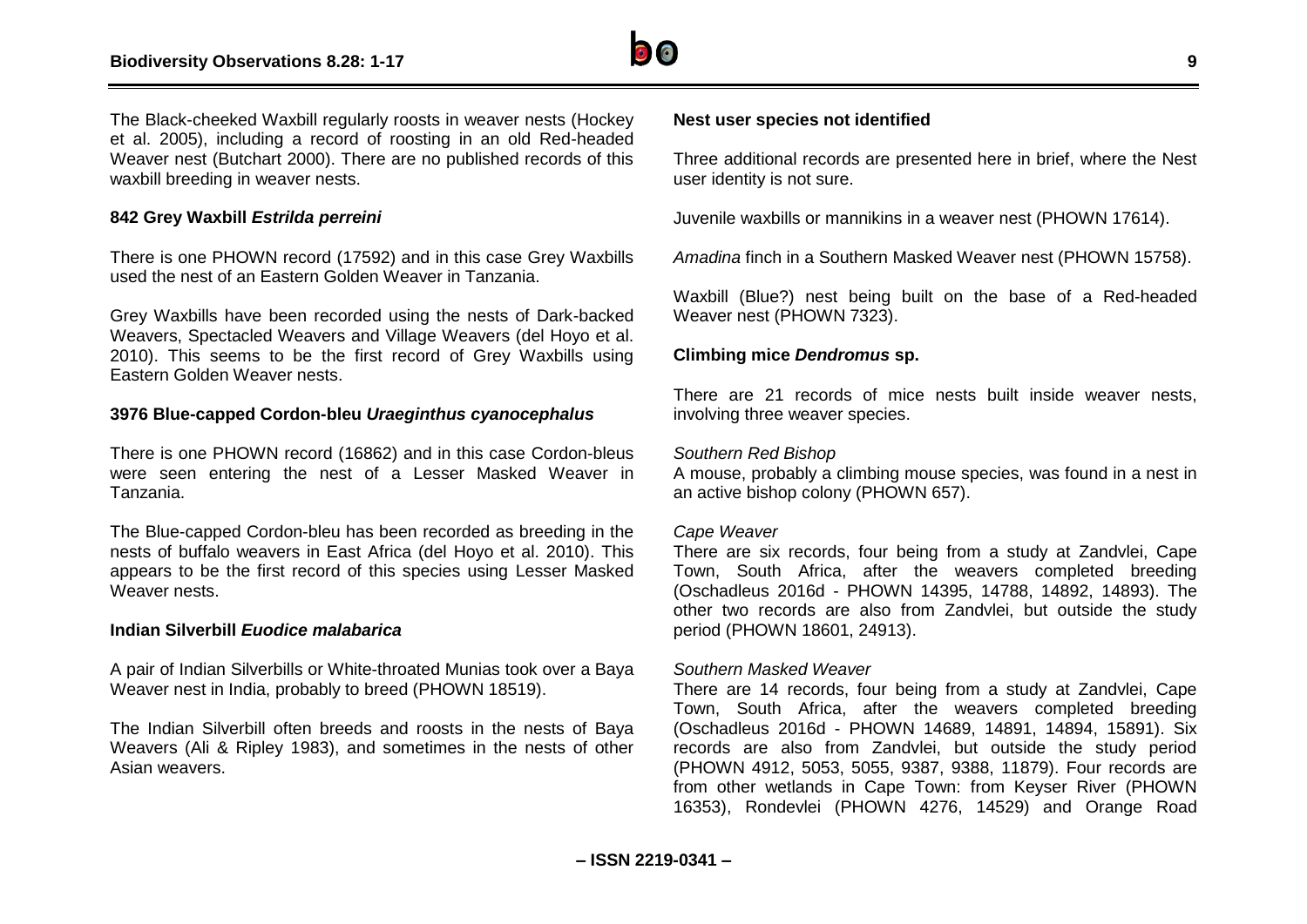

(PHOWN 18669). All records were from deserted colonies, other than one record of a nest resembling a mouse nest in an active weaver colony (PHOWN 11879).

Climbing mice are difficult to identify but some of those in the Cape Weaver and Southern Masked Weaver nests found in Cape Town were identified as Brant's Climbing Mouse *Dendromus mesomelas* (Oschadleus 2016d).

Several *Dendromus* species have been recorded using weaver nests, using the nests of Southern Red Bishops (Schmidt 1968), Southern Masked Weavers and other species (del Hoyo et al. 2010). Cape Weavers have not, however, been recorded previous to the study of Oschadleus (2016d).



*Figure 7. Brant's Climbing Mouse inside the nest of a Cape Weaver, PHOWN 14892, H. Dieter Oschadleus.*

# **Frogs**

There are three PHOWN records of frogs resting in weaver nests, involving three weaver species.

#### *Southern Masked Weaver*

A nest with three weaver eggs, used by a Painted Reed Frog *Hyperolius marmoratus taeniatus* (PHOWN 8933).

#### *Thick-billed Weaver*

An empty nest was used by a Natal Leaf-folding Frog *Afrixalus spinifrons* for resting (PHOWN 2506). This was in the same colony as the next record.

#### *Eastern Golden Weaver*

Several weaver nests in one colony were used by several frogs of two species: Painted Reed Frog *Hyperolius marmoratus marmoratus*, and Greater Leaf Folding Frog *Afrixalus fornasinii*, with 1-3 frogs per nest. The weaver colony was active and many nests contained eggs or chicks. One weaver nest contained weaver eggs and a frog, while the other frogs were resting in empty nests. A PHOWN record (PHOWN 13) and two FrogMAP records were submitted.



*Figure 8. Natal Leaf-folding Frog caught inside the empty nest of a Thick-billed Weaver, PHOWN 2506, H. Dieter Oschadleus.*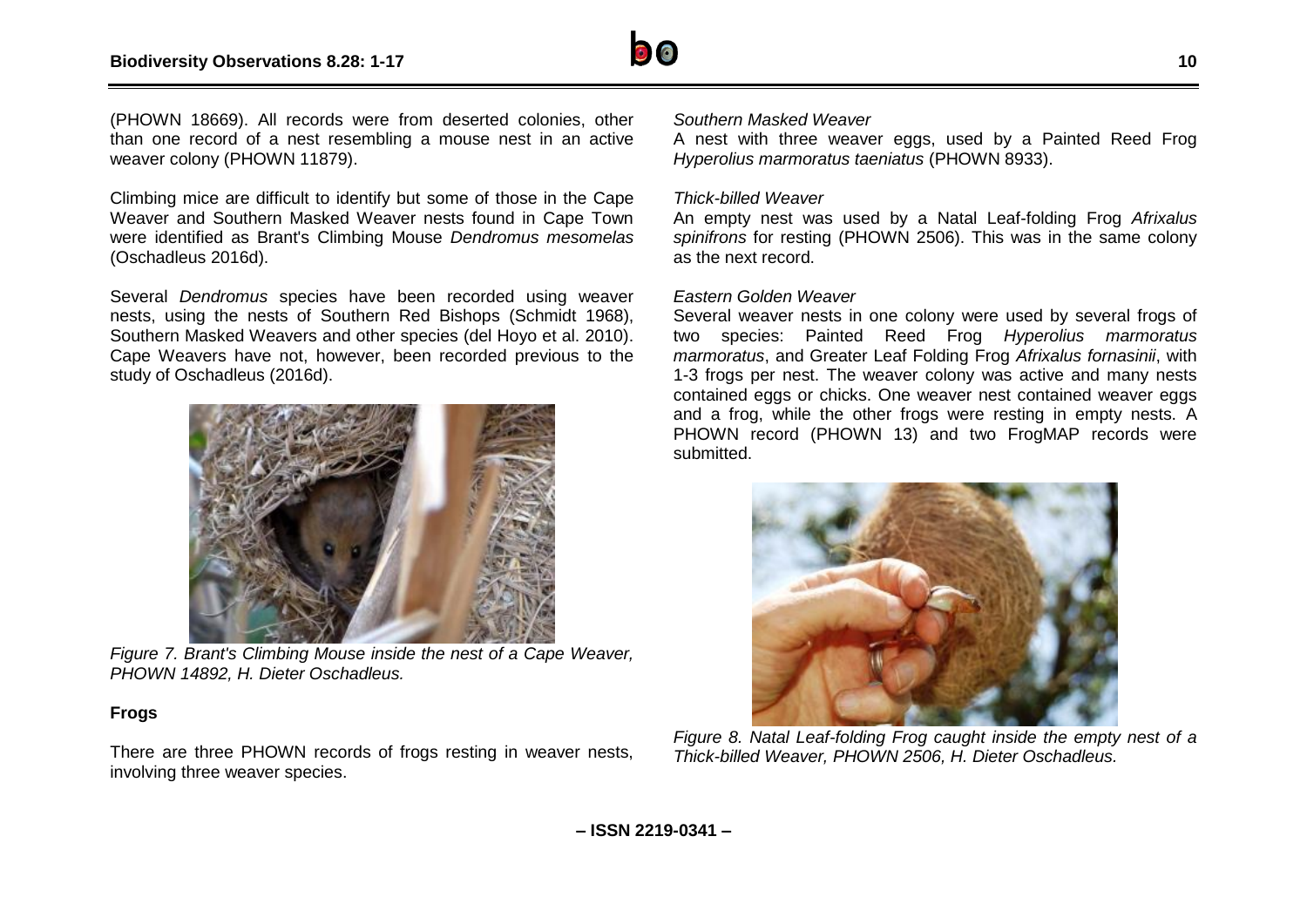Frogs have been recorded in weaver nests previously. Wilson (1948) found a few unidentified tree frogs in the occupied nests of a Greyheaded Social-weaver *Pseudonigrita arnaudi* colony. Kielgast and Lötters (2009) found the African foam-nest tree frog *Chiromantis rufescens* depositing foam-nests with eggs in the empty nests of the Blue-billed Malimbe *Malimbus nitens*. The PHOWN records with the above frog and weaver species have not been recorded before and these records were published by Oschadleus (2015).

#### **Wasps**

There are 38 PHOWN records of wasps using weaver nests as a substrate for their own nests. Most records (n=33) are of paper wasps building their combs on the underside of Sociable Weaver nests at Tswalu, including 10 weaver nests that also had Pygmy Falcons living in the nest mass.

There are two PHOWN records of paper wasp nests on the nests of Red-billed Buffalo-Weavers (PHOWN 2355, 2356). A small paper wasp nest was built inside the old nest of a Spectacled Weaver (PHOWN 1749). There are two records of a mud wasp nest built on the entrance of a Red-headed Weaver nest (PHOWN 7322, 7338).

Nest associations between wasps and birds (including weavers and estrildids) are well known, where their nests are placed close together (Quinn & Ueta 2008). There are such records in PHOWN, but these are not reviewed here. If birds are seeking protection from the wasps, one would expect the birds to build their nests close to existing wasp nests. In the above PHOWN examples, the weaver nests were built first, and the wasps used the weaver nests as a substrate.



*Weaver nest. PHOWN 1555, H. Dieter Oschadleus.*

Thomson (2012) noted that paper wasp nests occupied about 11% of Sociable Weaver nests at Tswalu, and the wasps preferred larger weaver nests. The other PHOWN records of wasps on weaver nests have not been published previously, i.e. paper wasp nests on the nests of Red-billed Buffalo-Weavers and in the Spectacled Weaver nest. To my knowledge, there are no published records of mud wasp nests built on weaver nests.

#### **Locusts**

During night surveys of Sociable Weaver nests, locusts were found roosting under two nest masses (PHOWN 11842, 11610).

A variety of invertebrates have been recorded using weaver nests (e.g. Maclean 1973), but locusts have not been listed before.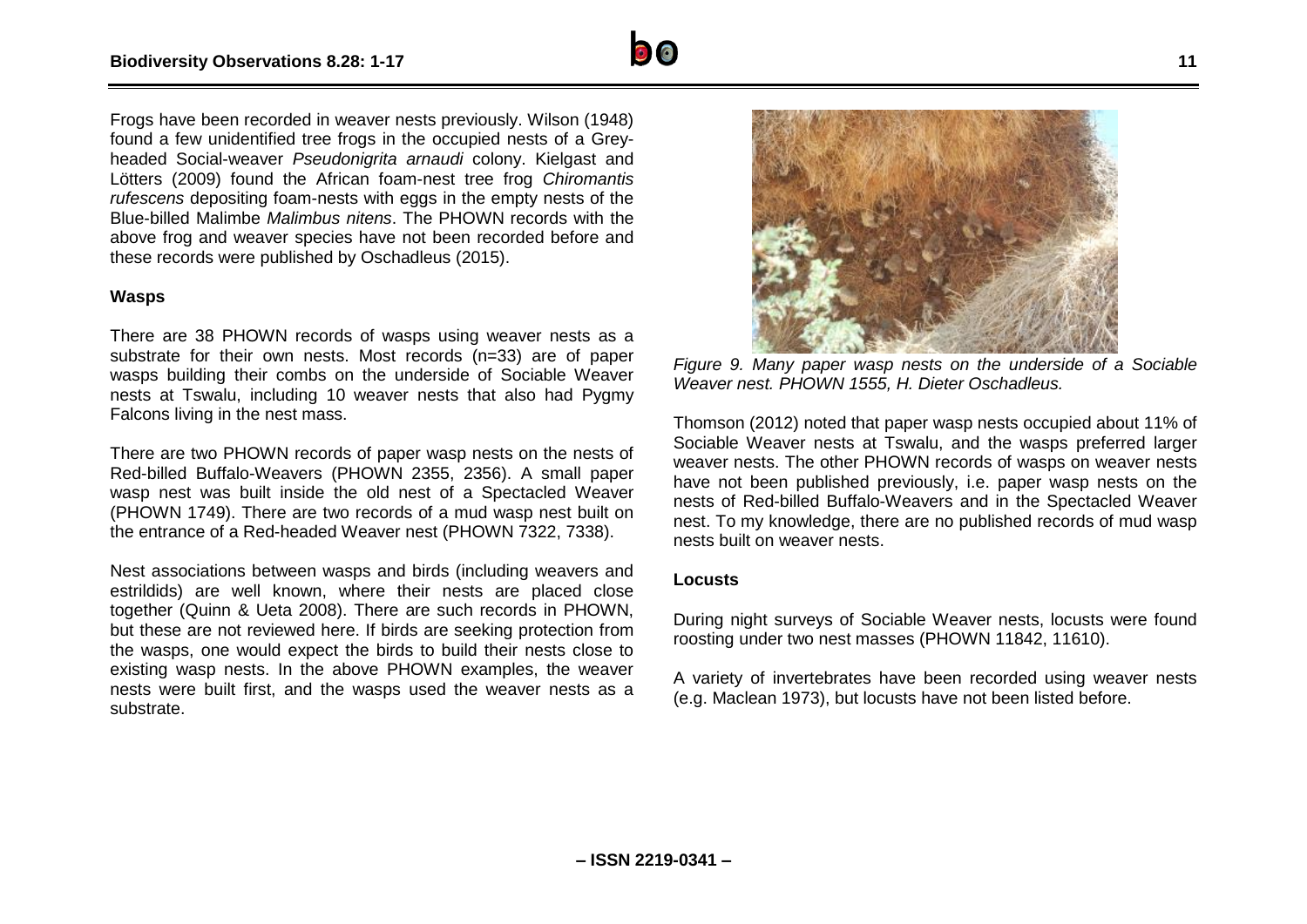

*Figure 10. Locust sleeping on the underside of a Sociable Weaver nest, PHOWN 11610, H. Dieter Oschadleus.*

# **Other possible records**

There is a PHOWN record (1512) of a dead Cape Dwarf Chameleon *Bradypodion pumilum* in a Cape Weaver nest. It may have been looking for insects on or in the nest, where it was probably pecked to death by the weavers (Oschadleus 2012). If the chameleon was seeking shelter in the nest, the record would qualify as Nest Use.

Lesser Swamp Warblers *Acrocephalus gracilirostris* sometimes build their nests below the nests of Cape Weavers, without touching them, but receiving possible shelter from weather and concealment from avian predators (Oschadleus 2016e), and thus could qualify as indirect Nest Use. In addition to the five published PHOWN records, another record is PHOWN 18595.

There are several records of Social Spider webs built adjoining and touching or partially covering White-browed Sparrow-weaver nests (Oschadleus 2014). This could be an example of Nest Use, and needs to be investigated further.

#### **Discussion**

A total of 25000 PHOWN records were available on 1 February 2017. A total of 383 records were marked as Nest Use (Table 1). Some records were repeat visits to a weaver colony, showing that the Nest Users were still present. The percentage of Nest Use records in the PHOWN database is low (1.5%) – this may be due to low search effort outside the breeding season of the weavers.

A wide variety of birds and other organisms use weaver nests for breeding or shelter. This dataset includes 30 identified bird species, and some additional unidentified bird and animal species (Table 1). The nest user species with the highest number of records is the Pygmy Falcon (n=175), most of these records coming from Tswalu. This is followed by the Red-headed Finch (n=44).

The most unusual avian Nest User is the Verreaux's Eagle, which raised chicks on top of a Sociable Weaver nest in successive years.

The most unusual non-avian Nest Users were probably the frogs resting in weaver nests, even using active weaver nests. The commonly known Nest Users of weaver nests are represented in the PHOWN database, with the notable exception of the Orangebreasted Waxbill *Sporaeginthus subflavus.* This waxbill often uses the nests of bishops or other species (Hockey et al. 2005), but there are no records of this waxbill in PHOWN to date.

Sorted by weaver species, the Sociable Weaver has the highest number of Nest Use records (Table 2). Sociable Weaver nests are unique and attract a wide variety of Nest Users, including an obligate Nest User, the Pygmy Falcon. The weaver with the second-most number of Nest User species is the Cape Weaver, but this result is biased by my own intensive searches around Cape Town for Nest users of this weaver. The next species is the Southern Masked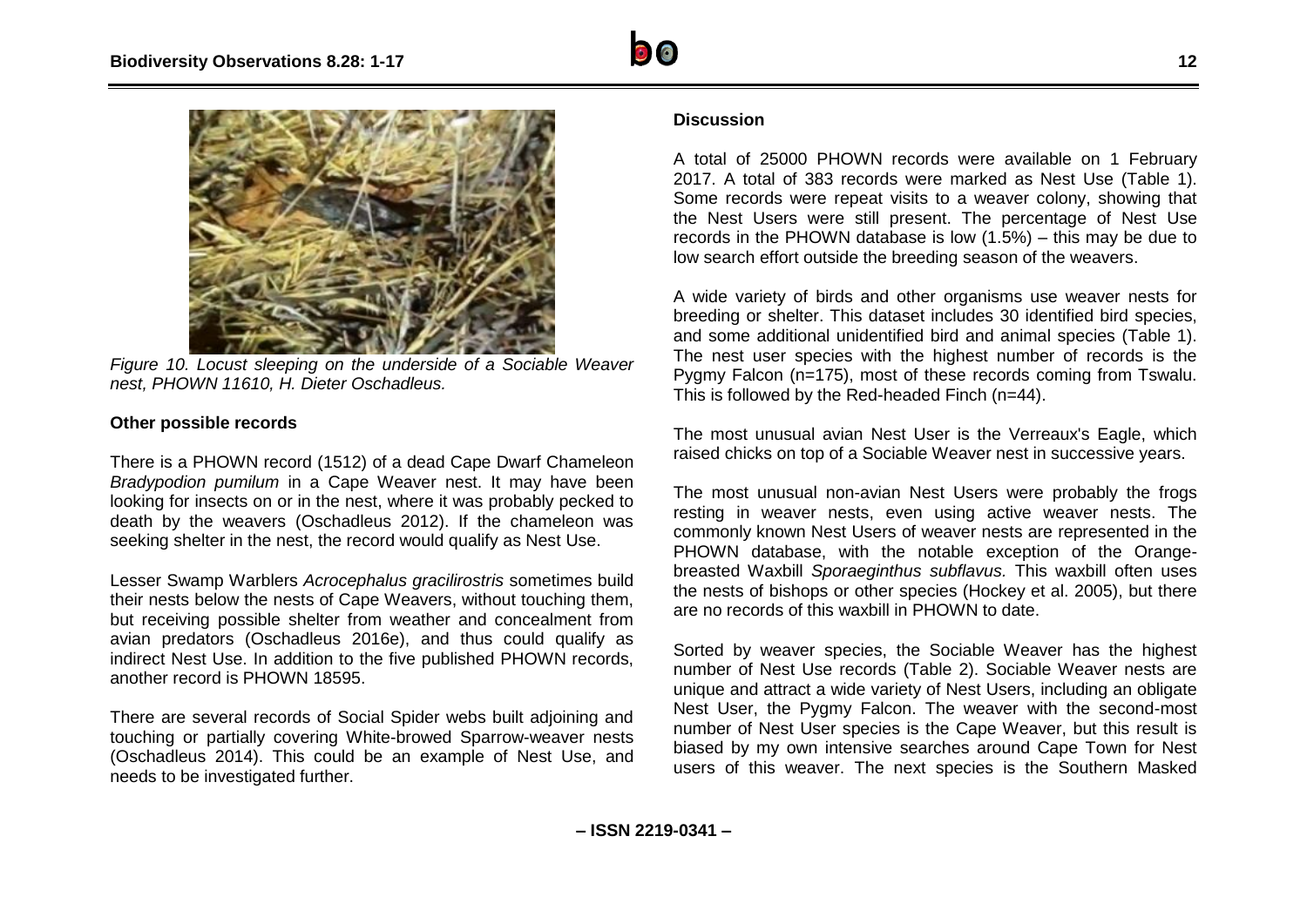

Weaver, a common species in South Africa with the widest distribution, so providing a wide range of species with nest Use opportunities. Fourth is the Red-headed Weaver, a less common weaver than many others, but a species that builds a strong nest of tendrils, and thus its nest may be favoured by finches.

**Table 1.** Number of PHOWN records with 'Nest Use', listed by Nest User species.

| <b>Species</b>                            | n              |
|-------------------------------------------|----------------|
| Egyptian Goose Alopochen aegyptiacus      | 3              |
| Secretarybird Sagittarius serpentarius    | 1              |
| White-backed Vulture Gyps africanus       | 3              |
| Greater Kestrel Falco rupicoloides        | 1              |
| Pygmy Falcon Polihierax semitorquatus     | 175            |
| Black Eagle Aquila verreauxii             | 9              |
| Martial Eagle Polemaetus bellicosus       | $\overline{2}$ |
| Jackal Buzzard Buteo rufofuscus           | $\overline{2}$ |
| Pale Chanting Goshawk Melierax canorus    | 1              |
| Rosy-faced Lovebird Agapornis roseicollis | 3              |
| Feral, hybrid lovebirds                   | 1              |
| Barn Owl Tyto alba                        | $\overline{2}$ |
| Spotted Eagle Owl Bubo africanus          | $\overline{2}$ |
| Giant Eagle Owl Bubo lacteus              | 1              |
| Acacia Pied Barbet Tricholaema leucomelas | 5              |
| Common Myna Acridotheres tristis          | 1              |
| Bank Myna Acridotheres ginginianus        | 1              |
| Swamp Flycatcher Muscicapa aquatic        | 1              |
| Boehm's Flycatcher Muscicapa boehmi       | 1              |
| House Sparrow Passer domesticus           | $\overline{2}$ |
| Cape Sparrow Passer melanurus             | 29             |

| Scaly-feathered Finch Sporopipes squamifrons      |     |  |
|---------------------------------------------------|-----|--|
| Red-headed Finch Amadina erythrocephala           | 44  |  |
| Cut-throat Finch Amadina fasciata                 | 16  |  |
| Bronze Mannikin Spermestes cucullatus             | 3   |  |
| Blue Waxbill Uraeginthus angolensis               | 1   |  |
| Black-cheeked Waxbill Estrilda erythronotos       | 1   |  |
| Grey Waxbill Estrilda perreini                    | 1   |  |
| Blue-capped Cordon-bleu Uraeginthus cyanocephalus | 1   |  |
| Indian Silverbill Euodice malabarica              | 1   |  |
| Unidentified birds                                | 3   |  |
| Dendromus Climbing mice                           | 21  |  |
| Frogs                                             | 3   |  |
| Wasps                                             | 38  |  |
| Locusts                                           | 2   |  |
| Total                                             | 383 |  |

The PHOWN database provides a number of new Nest Use records (Table 3). Three Nest Users have not been recording as using any weaver nests: Jackal Buzzard, mud wasps, and locusts. Several birds and animals have been recorded as using weaver nests before, but this study provides new weaver species for these Nest Users.

Interestingly, feral and escaped birds also use weaver nests, as shown above under hybrid Lovebirds and Red-headed Finch. In this case, weaver nests act as a resource – positively for the Nest Users but possibly negatively for conservation.

The Red-headed Finch has expanded its range into the Kruger National Park (SABAP1 vs SABAP2). It would be interesting to know to what extent the finches in the park are breeding in weaver nests, as Nest Use could save them energetic nest building costs, and allow the birds to expend energy on other events, like finding food in their new range.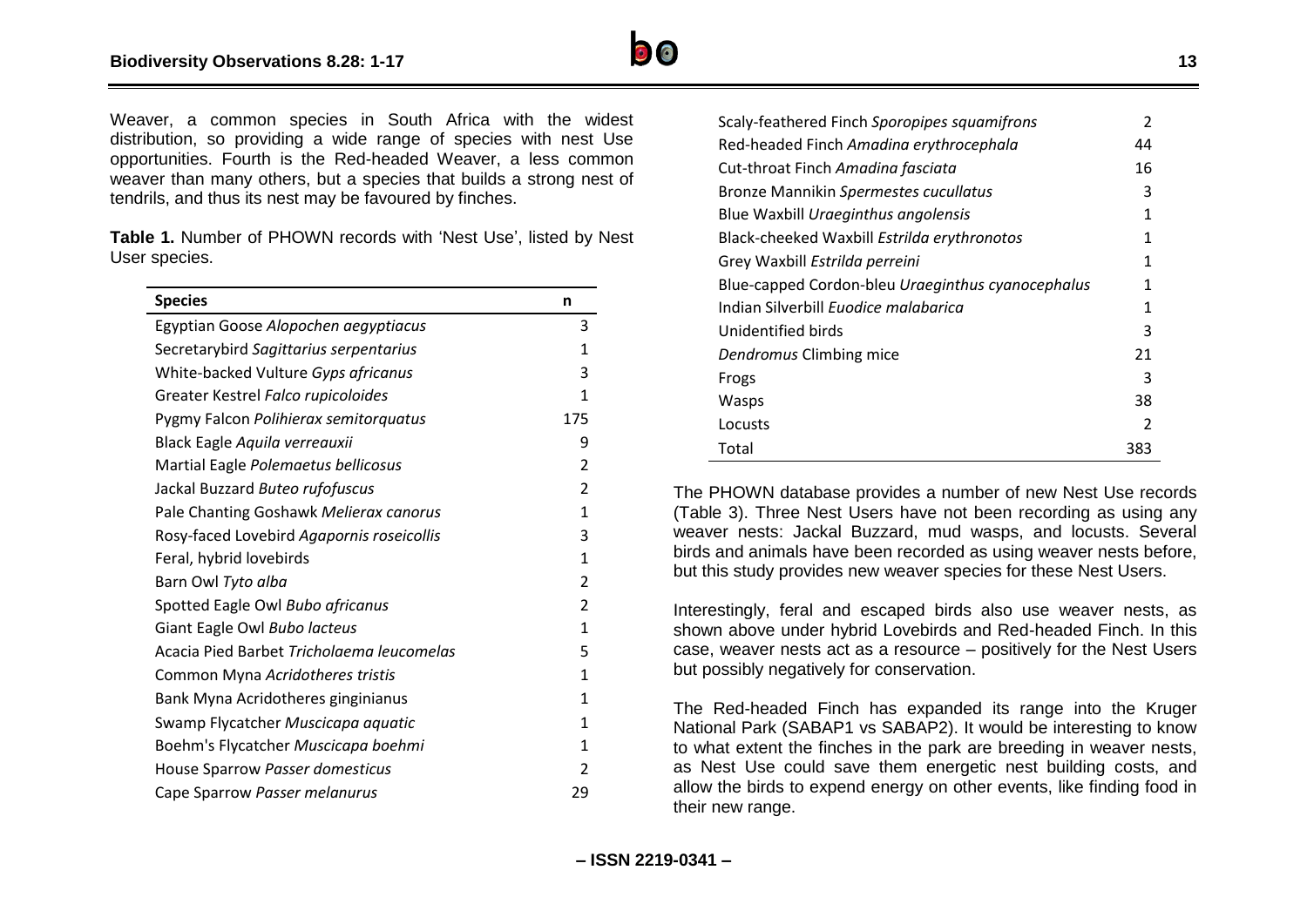

**Table 2.** Number of PHOWN records with Nest Use, listed by weaver species.

| <b>Species</b>                                 | n             |
|------------------------------------------------|---------------|
| Red-billed Buffalo-Weaver Bubalornis niger     | 9             |
| White-browed Sparrow-weaver Plocepasser mahali | 1             |
| Sociable Weaver Philetairus socius             | 248           |
| Spectacled Weaver Ploceus ocularis             | 1             |
| Lesser Masked Weaver Ploceus intermedius       | 3             |
| Red-headed Weaver Anaplectes rubriceps         | 18            |
| Chestnut Weaver Ploceus rubiginosus            | 2             |
| Village Weaver Ploceus cucullatus              | 3             |
| Cape Weaver Ploceus capensis                   | 65            |
| Eastern Golden Weaver Ploceus subgureus        | 2             |
| Holub's Golden Weaver Ploceus xanthops         | 1             |
| Southern Masked Weaver Ploceus velatus         | 24            |
| Thick-billed Weaver Amblyospiza albifrons      | 1             |
| Southern Red Bishop Euplectes orix             | 1             |
| Baya Weaver Ploceus philippinus                | $\mathcal{P}$ |
| Unidentified weavers                           | 2             |
| Total                                          | 382           |

Nest sites in this study were mainly weaver nests in trees, but also included weaver nests built on man-made sites. Frogs and mice were found only in weaver nests built in reeds.

Readers are encouraged to submit PHOWN records, including normal records of weavers breeding, but also records of Nest Use.

**Table 3.** Summary of new records of Nest User – weaver species combinations, based on the PHOWN database.

| <b>Nest user species</b>         | <b>Weaver species</b>       | <b>Nest use</b> |
|----------------------------------|-----------------------------|-----------------|
| <b>New Nest Users</b>            |                             |                 |
| Jackal Buzzard                   | Sociable Weaver             | breed           |
| mud wasp                         | Red-headed Weaver           | breed           |
| locust                           | Sociable Weaver             | roost           |
|                                  |                             |                 |
| New weaver species for Nest User |                             |                 |
| Common Myna                      | White-browed Sparrow-Weaver | attempt         |
| Cape Sparrow                     | Sociable Weaver             | roost           |
| <b>Blue Waxbill</b>              | Red-headed Weaver           | breed           |
| Grey Waxbill                     | Eastern Golden Weaver       | breed           |
| Blue-capped Cordon-bleu          | Lesser Masked Weaver        | breed           |
| <b>Brant's Climbing Mouse</b>    | Cape Weaver                 | breed           |
| paper wasp                       | Red-billed Buffalo-Weaver   | breed           |
| paper wasp                       | Spectacled Weaver           | breed           |

# **Acknowledgements**

Thanks to all PHOWN participants, especially those contributing Nest Use records, and amazing photos of this ecological phenomenon.

# **References**

Ali S, Ripley SD 1983. Handbook of the birds of India and Pakistan. Compact edition. Oxford University Press, Delhi & London.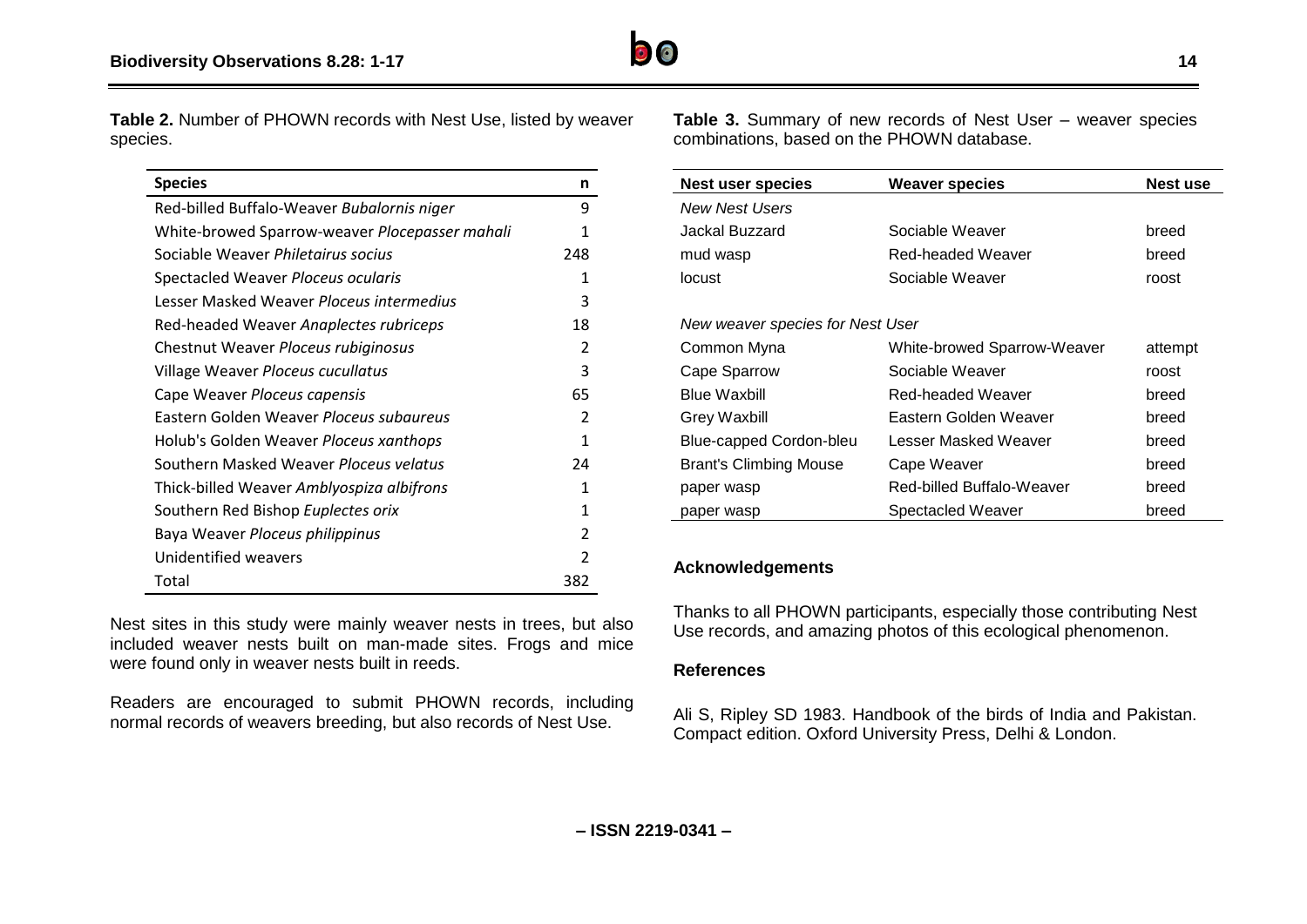

Anderson MD 2000. Raptor conservation in the Northern Cape Province, South Africa. Ostrich 71: 25-32.

Begg K, Begg C 2004. Badgers and birds. Interaction satisfaction. Africa - Birds & Birding 9(6):32-41.

Bos D 2015. Reflex action. African Birdlife 3(3):28-29.

Branch B 1998. Hatched in thatch. The pros and cons of communes. Africa - Birds & Birding 3(4):48-53.

Brown LH, Urban EK, Newman K 1982. Birds of Africa. Vol 1. Academic Press, London.

Butchart D (ed) 2000. Interesting bird observations at Klein's Camp. CCA (Conservation Corporation Africa?) Ecological Journal 2: 85.

Cilliers C 1999. Scaly-feathered Finches roosting in a Sociable Weaver nest. Promerops 240:13.

de Swardt DH 2014. Spotted Eagle-Owl nesting on top of Sociable Weaver nest. Ornithological Observations 5:355-356, online at <http://oo.adu.org.za/content.php?id=148>

del Hoyo J, Elliott A, Christie DA (ed) 2010. Handbook of the Birds of the World. Vol. 15. Weavers to New World Warblers. Lynx Edicions, Barcelona.

Fincham J 2015. On the line. Verreaux's Eagle's unusual nest and location. African Birdlife 3(3):52-54.

Hall D 2010. Whose nest? Hornbill 99:18.

Hansell M 2000. Bird nests and construction behaviour. Cambridge University Press, Cambridge.

Hockey PAR, Dean WRJ, Ryan PG (eds) 2005. Roberts' Birds of Southern Africa (7th edn). Black Eagle Publishing, Cape Town.

Hoesch W 1936. Nester und Gelege aus dem Damaraland. II. Journal für Ornithologie 84: 3-20.

Jackson FJ 1938. The birds of Kenya Colony and the Uganda Protectorate. London: Guery & Jackson. Vol 1-3, p1-1592.

Kielgast J, Lötters S 2009. Forest weaverbird nests utilized by foamnest frogs (Rhacophoridae: Chiromantis) in Central Africa. Salamandra 45(3):170-171.

Krienke W 1938. Some odd notes from Beatrice district, S. Rhodesia. Ostrich 9: 52-53.

Lowe G 2012. News from Zimbabwe: The Common Myna could arrive In Zambia soon. The Wattled Crane 42(11):15.

Maclean GL 1973. The Sociable Weaver, Part 4: Predators, parasites and symbionts. Ostrich 44:241-253.

Manser W 2013. Lovebirds received via On the Spot B&B. The milkwood speaks daily, 01/01/2013.

Oschadleus HD 2011. Bronze Mannikins and weavers. Hornbill 100:14.

Oschadleus HD 2012. Trapped! Weaver nests as death traps. Ornithological Observations 3:38-43, online at <http://oo.adu.org.za/content.php?id=38>

Oschadleus HD 2014. Virtual Museum of Weavers. Kenya Birding 8:21.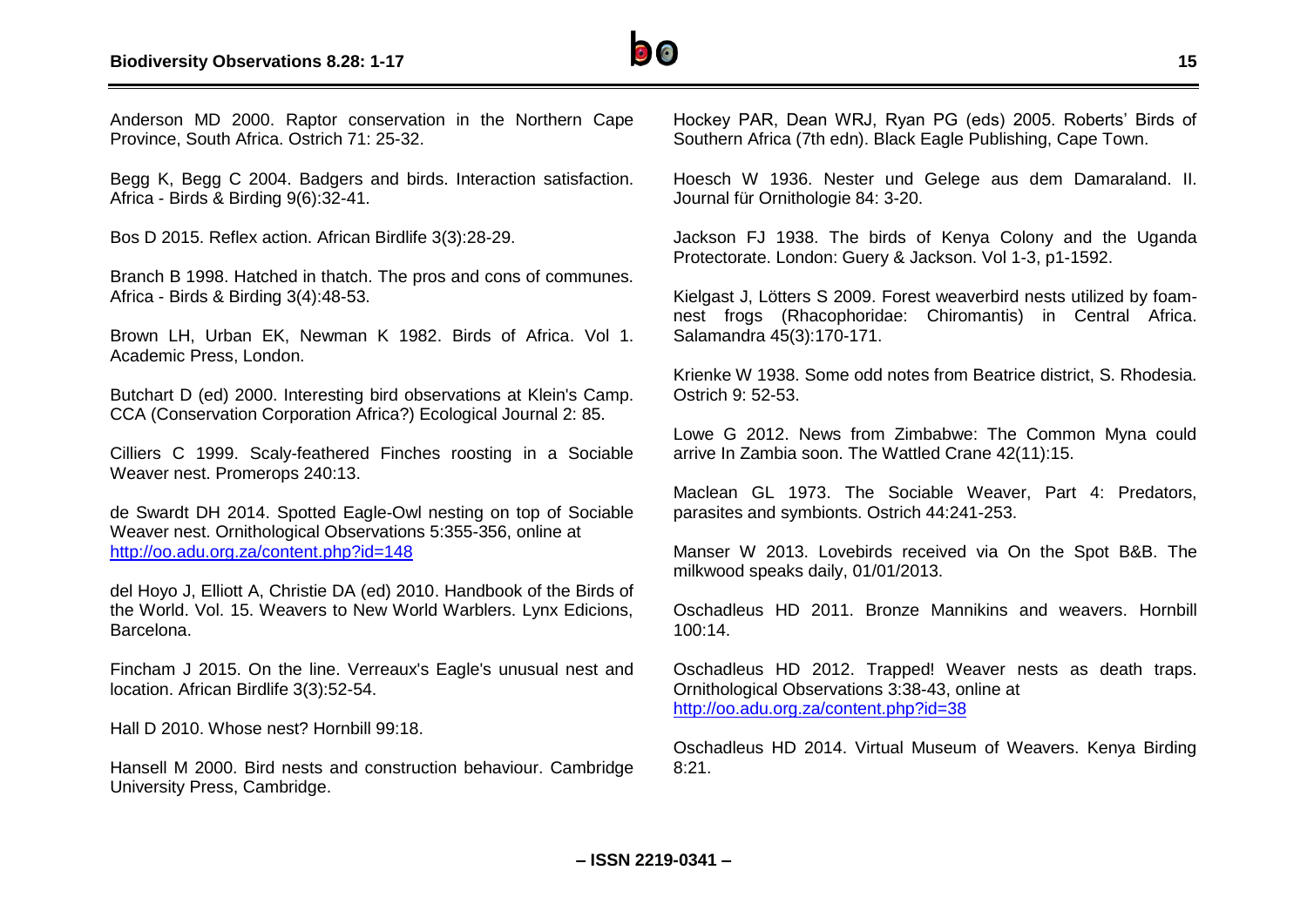

Oschadleus HD 2015. Weaver nests as a resting site for frogs. Herpetology Notes 8:129-131, online at <https://www.biotaxa.org/hn/article/view/8355>

Oschadleus HD, McCarthy A 2015. Cape sparrows using weaver nests. African Journal of Ecology 53(2):249-252.

Oschadleus HD 2016a. Weaver nests used by other species. The Wattled Crane 46(1): 6-7

Oschadleus HD 2016b. Red-headed Finches using Cape Weaver nests. Kite 111: 7b

Oschadleus HD 2016c. Nest usurper - hanging by a thread. Biodiversity Observations 7.40:1-2, online at <http://bo.adu.org.za/content.php?id=233>

Oschadleus HD 2016d. Brant's Climbing mice using weaver nests. Biodiversity Observations 7.22:1-5, online at <http://oo.adu.org.za/content.php?id=215>

Oschadleus HD 2016e. Nesting association between weavers and warblers (PHOWN 5). Biodiversity Observations 7.13: 1-4, online at <http://bo.adu.org.za/content.php?id=206>

Oschadleus HD 2016f. Nesting associations between vultures and weavers. Vulture News 70: 3-21, online at <http://www.iucn-vulturenews.org/vol70.html>

Oschadleus HD, Schultz B, Schultz S 2017. Cape Sparrows roosting in Cape Weaver nests in Cape Town. Biodiversity Observations 8.11: 1-7, online at<http://oo.adu.org.za/content.php?id=306>

Penzhorn B 2012. Indiese spreeus maak nes in die Krugerwildtuin. Laniarius 121:42.

Plowes DCH 1946. Additional notes on the birds of Bloemhof District. Ostrich 17:133-144.

Quinn JL, Ueta M 2008. Protective nesting associations in birds. Ibis 150 (Suppl. 1):146-167.

Reynolds E 1990. Owl encounters. Birding in Southern Africa 42: 71.

Riddell I 2012. House Sparrow possibly breeding in a buffalo weaver nest. Honeyguide 58(1):75.

Schmidt RK 1968. A colony of red bishops *Euplectes orix* in the south-western Cape. Ostrich 39: 25-27.

Skead DM 1975. Ecological studies of four estrildines in the central Transvaal. Ostrich Supplement 11: 1-55.

Skinner N 1998. Nest record card scheme. Babbler 34:40-45.

Steen L 2002. Outing to Sani Pass 17-20 October 2002. Bokmakierie 199:10-12.

Symes CT 2014. Founder populations and the current status of exotic parrots in South Africa. Ostrich 85(3):235-244.

Thomson RL 2012. Weaver nests as a resource to other species: the case of sociable weavers in the Kalahari. Abstract. Proceedings of the Pan-African Ornithological Congress 13: 73.

Urban EK, Fry CH, Keith S (eds) 1997 Birds of Africa. Vol 5. Academic Press, London 5:1-669

**– ISSN 2219-0341 –**